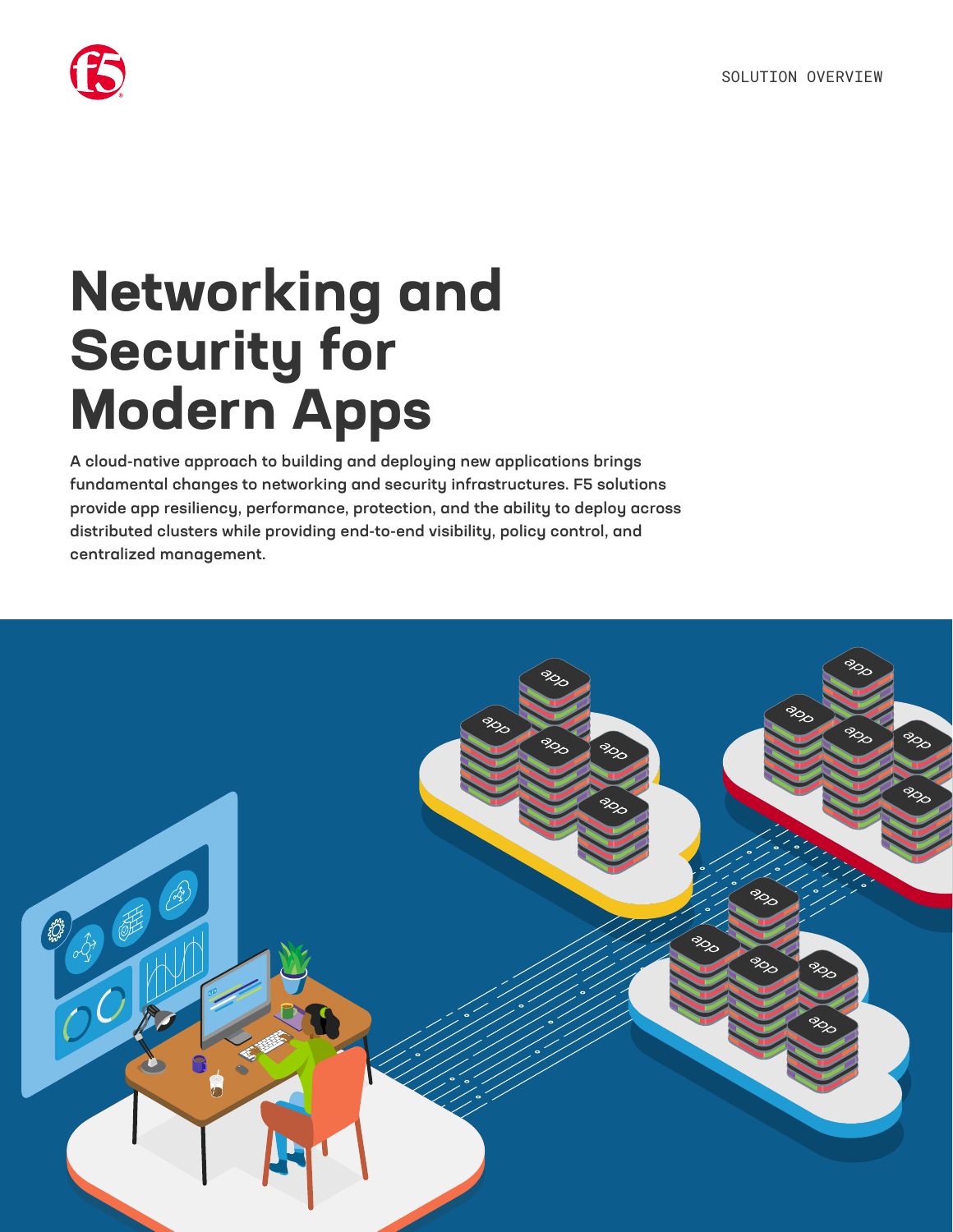KEY BENEFITS

#### **Simplify deployment and operations**

Remove the complexity of using multiple point products for deploying and connecting microservices across distributed clusters with a SaaS-based integrated stack.

#### **Improve uptime and performance**

Deliver highly available, highperformance microservices across distributed clusters and multiple clouds, with distributed load balancing and node-to-node visibility for maximum uptime.

#### **Automate zero-trust and API security**

Mitigate the attack surface created by ubiquitous use of APIs across microservices by leveraging ML to automatically discover all APIs within clusters and create allow-list policies.

ENTERPRISES SEEKING TO DEVELOP AND DEPLOY MODERN, CLOUD-NATIVE APPS NEED A COMPREHENSIVE NETWORKING, SECURITY, AND MANAGEMENT SOLUTION TO PROVIDE VISIBILITY AND POLICY CONTROL ACROSS DISTRIBUTED CLUSTERS.

## **Addressing the Multiple Networking and Security Challenges of Connecting, Securing, and Operating Modern Apps**

**As cloud adoption and usage matures,** enterprises are taking an increasingly cloud-native approach to building and deploying new applications, aka "modern apps."

Key trends in this evolving application development approach include:

- Deployment of microservices and serverless architectures.
- Extensive use of APIs for communication across microservices.
- Distributed clusters that require multi-region and/or multi-cloud deployments.

These fundamental changes in app development and deployment result in fundamental changes to the networking and security infrastructure services used to provide app resiliency, performance, and protection. These more evolved requirements include increased performance for API traffic, integrated API security, and the ability to deploy across distributed clusters while providing end-to-end visibility, policy control, and management.

To address these changes, enterprises seeking to develop and deploy modern, cloud-native apps need a comprehensive networking, security, and management solution that reduces the sprawl of infrastructure services for microservices deployed across multiple clusters. They must also address the potential for diminished quality of user experience due to API latency across distributed clusters. Enterprises using cloud-native apps must also implement resilient, multilayered security to defend the increased attack surface that results from the expansion of APIs and distributed microservices.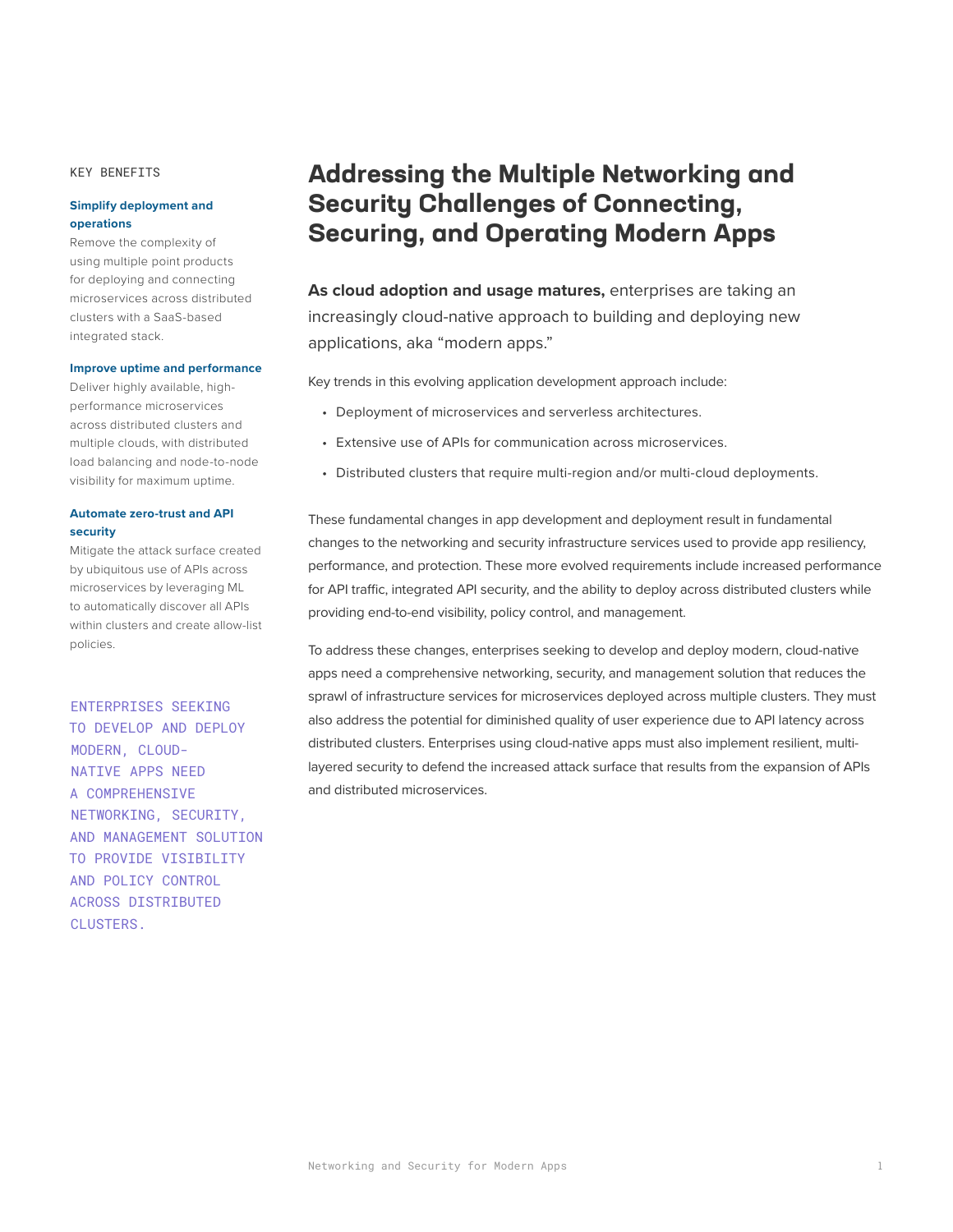KEY FEATURES

#### **Deploy a globally distributed load balancer and API gateway**

Implement a load balancer/ingressegress gateway plus API gateway in each distributed cluster, with centralized management and policy control.

#### **Use API auto-discovery and microsegmentation**

Automatically identify all APIs through an ML-based engine and apply allow-list policies to enable zero-trust security at the API-level.

#### **Operate a global app delivery network (ADN)**

Host workloads directly on the F5 global ADN to provide a better end user experience, without managing individual K8s clusters.

#### DISTRIBUTED CLOUD

MESH INTEGRATES INTO A SINGLE SERVICE THE MULTIPLE NETWORKING AND SECURITY CAPABILITIES REQUIRED TO CONNECT, SECURE, AND OPERATE A MODERN APP.

## **A Single Service to Connect, Secure, and Operate Modern Apps**

To address these challenges, F5 provides F5® Distributed Cloud Mesh, a Software as a Service (SaaS) offering that integrates into a single service the multiple networking and security capabilities required to connect, secure, and operate a modern app. Distributed Cloud Mesh is unique in its ability to be deployed on a per-cluster basis in a distributed architecture—in other words, into all distributed clusters in a modern app deployment—and yet enable management, provide visibility, and enforce policy control in a centralized manner.

## **A SECURE KUBERNETES GATEWAY**

Distributed Cloud Mesh provides a secure Kubernetes network port with a comprehensive set of mesh-edge, traffic-management capabilities, including load balancing/ingress-egress gateways, API gateway, and web app firewall (WAF) to connect, secure, and observe one or multiple Kubernetes clusters. Distributed Cloud Mesh is dynamically deployed via F5 Distributed Cloud Console into any cluster, with automated software lifecycle management and internally aggregated metrics and logs for observability.



Figure 1: A Secure Kubernetes Gateway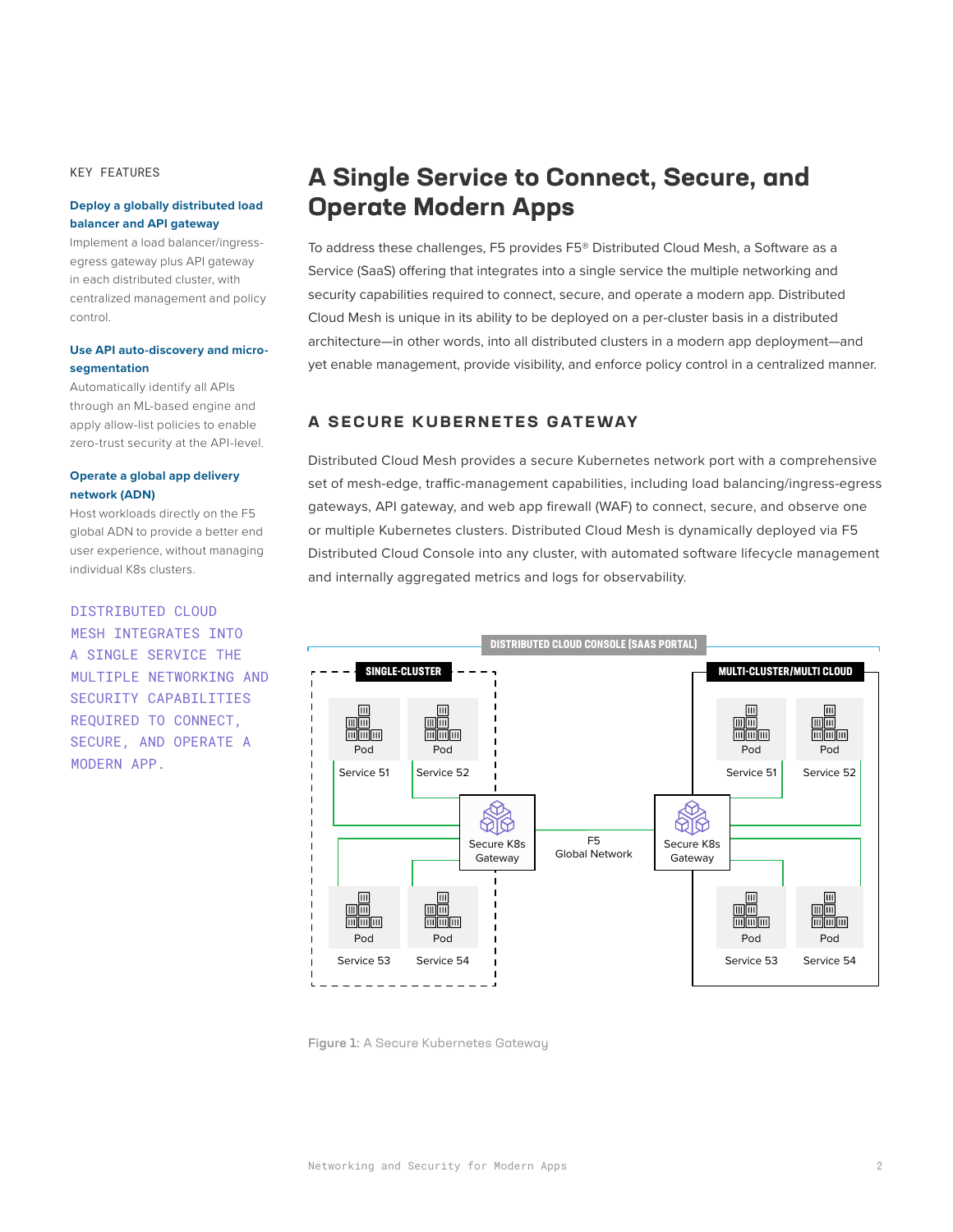## **ENSURE MODERN APP SECURITY AND PERFORMANCE**

Distributed Cloud Mesh delivers advanced app security to protect modern apps deployed across distributed clusters. It integrates multiple security capabilities into a single SaaS service to mitigate Layer 4-7+ attacks and includes volumetric distributed denial of service (DDoS) defenses, WAF, and bot and intrusion prevention system (IPS) protections. Distributed Cloud Mesh also automates zero-trust security at the API-layer via machine learning (ML) API auto-discovery and allow-listing.



Figure 2: Modern App Security and Performance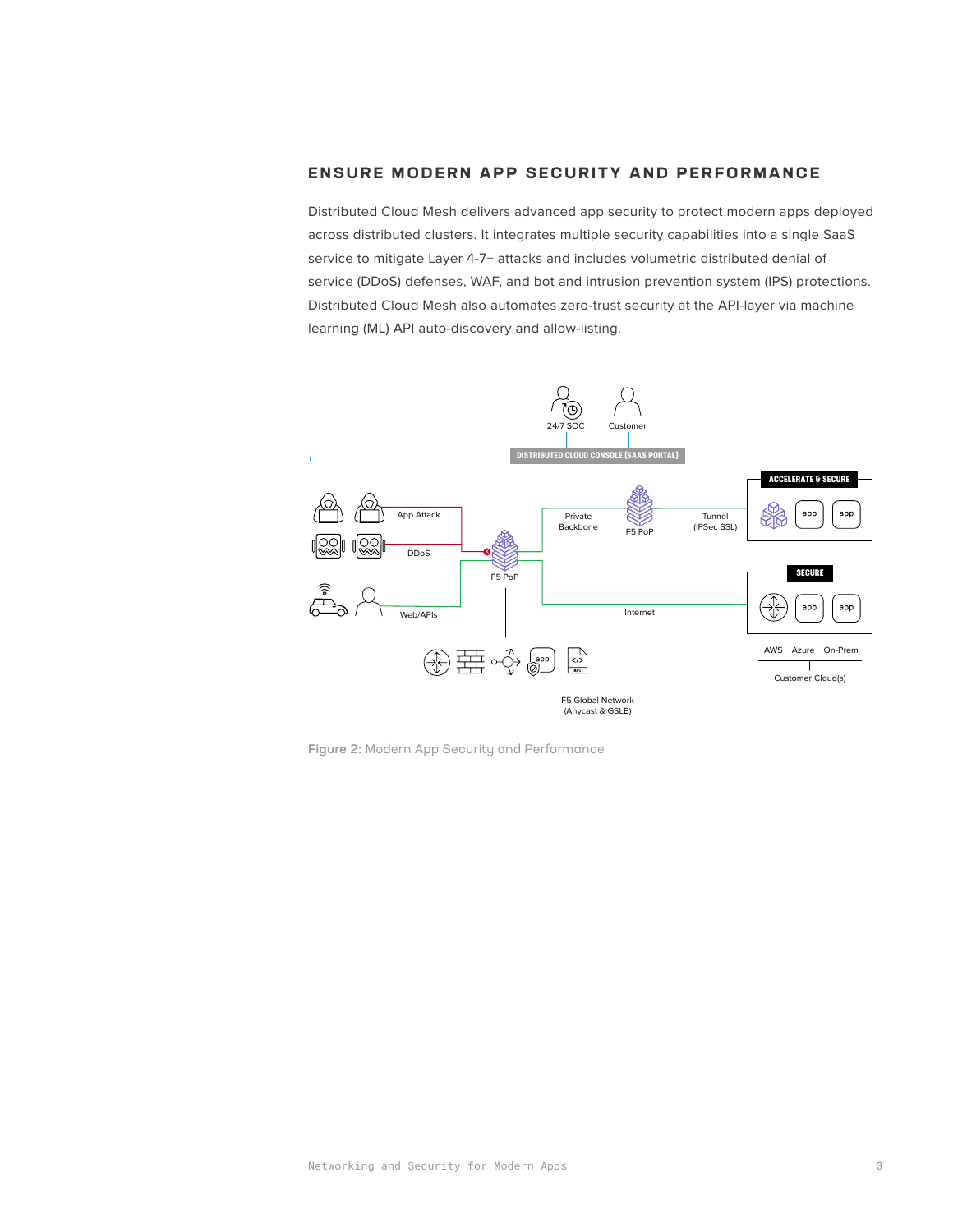F5 PROVIDES A COMPREHENSIVE SAAS PLATFORM TO DEPLOY, CONNECT, SECURE, AND OPERATE DISTRIBUTED APPLICATIONS AND DATA ACROSS MULTI-CLOUD AND EDGE SITES.

## **GET THE BENEFIT OF A GLOBAL APP DELIVERY NETWORK (ADN)**

F5's global ADN runs your modern, distributed workloads closer to end users for improved performance. Each F5 point of presence (PoP) includes F5 Distributed Cloud App Stack and Distributed Cloud Mesh to provide a full-featured app platform that seamlessly integrates with your software development lifecycle (SDLC) processes and continuous integration/continuous deployment (CI/CD) tools. Distributed Cloud App Stack manages the operation of distributed clusters, while Distributed Cloud Mesh routes traffic and protects against L4-L7+ attacks.



Figure 3: Global App Deliver Network